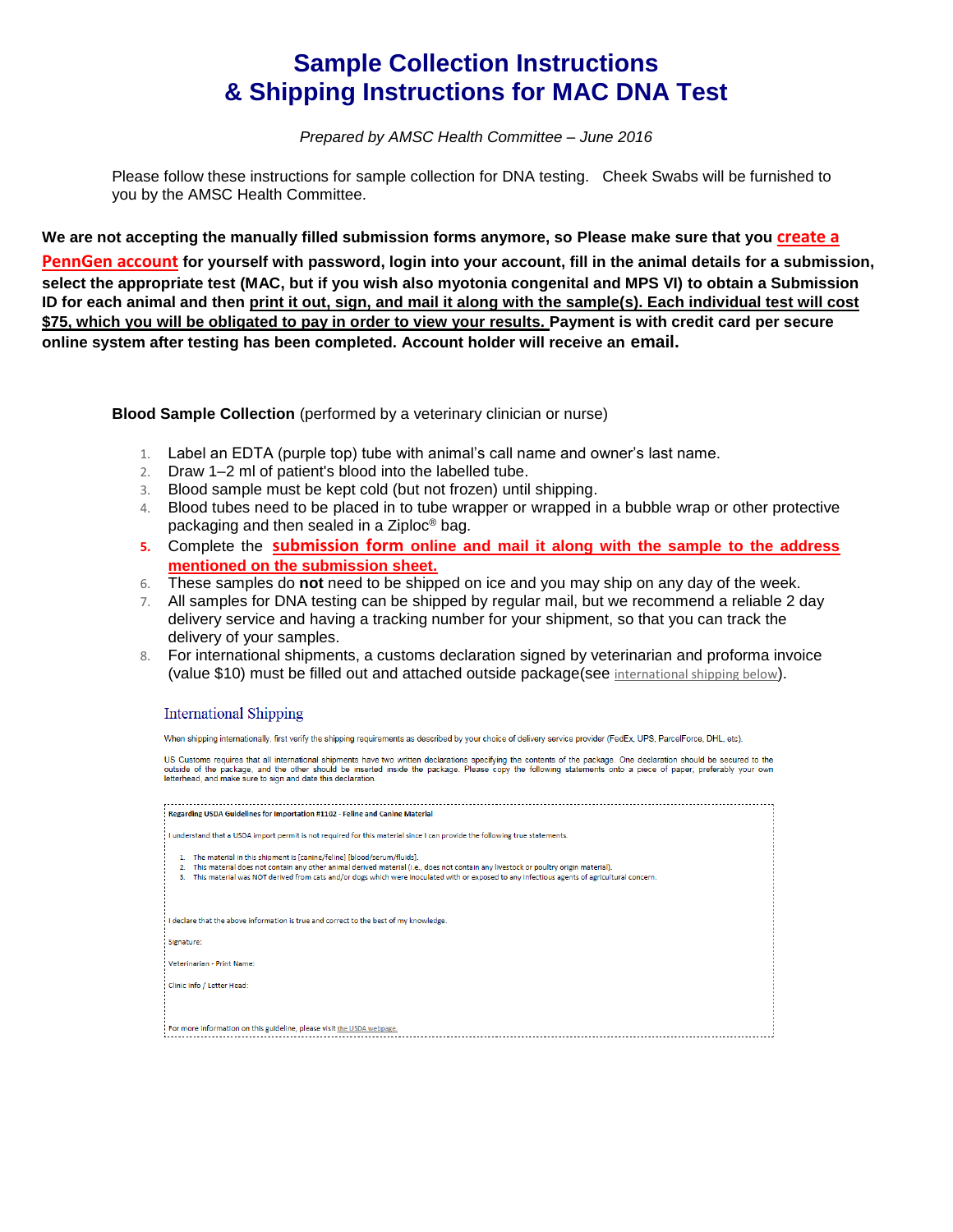**Cheek Swab/Brush Sample Collection** - cheek brushes are provided by the AMSC Health Committee and are included in this package

- 1. Cheek swabs/brushes the AMSC provides for use or you need to purchase:
	- **Sterile** and handled carefully to not contaminate brushes
	- **Wrapped individually or two per pack** and without any media/liquid
	- The wrapper must be intact/unopened before sample collection
	- Their handles (plastic only; we do not accept swabs with wooden handles) have to be at least 6 inches long and the thickness of those handles has to be less than 0.25 centimeters in diameter
- 2. Isolate the animal from other animals, toys and other sources of oral contamination for several hours before sampling.
- 3. To avoid contamination with food, do not feed the animal at least three hours before you collect the sample. Because of the potential of contamination with the dam's colostrum and milk we do not recommend using brushes/swabs before weaning. EDTA blood can be safely collected from birth on.
- 4. Check the animal's mouth for food or other substances. If there is something, clean/rinse the animal's mouth and wait for another hour.
- 5. The person collecting the sample should avoid touching swab/brush and inside the animal's mouth. Wearing disposable gloves will help.
- 6. Wash your hands before you collect the sample or wear disposable gloves.
- 7. Label the packages that contains the cheek swabs/brushes with the animal's call name and the owner's last name.
- 8. Open the end of the swab/brush package that shows the word "peel" printed on it. Be careful not to touch the swab/brush end as you remove it; it should not touch anything except inside the animal's mouth or inside the package it came in.
- 9. You may ask a second person to gently restrain the animal's head while you collect the sample.
- 10. Insert swab/brush end between the animal's gums and inside of the cheek. Roll/rotate the swab/brush on the inside surface of the cheek 10 x or for 15–20 seconds. Make sure that the swab/brush is in contact with the cheek and not just with the saliva. To enhance sample collection, gently push on the outside of the cheek while rolling the swab/brush, this will press the swab/brush between the cheek and gum.
- 11. Do NOT blow on the swab/brush.
- 12. Return swab/brush to its original package, **allow it to dry completely,** and then tape the opened end shut.
- 13. Repeat steps 7–13 for the second swab/brush using opposite side of the mouth. Two to three swabs/brushes are needed for each animal tested.
- 14. Secure 2-3 swabs/brushes from each animal in one paper envelope for each animal Identify with your last name and dog's call name.
- **15.** If you plan to test another animal, **remember to wash your hands before you start with the next animal and change gloves.**
- **16.** To reduce the chance of microbial growth on the swabs/brushes after sample collection **do not freeze them and do not store them in a refrigerator where condensation can occur.**
- 17. Complete the [submission form,](http://research.vet.upenn.edu/LinkClick.aspx?link=2860&tabid=7606) sign it, and mail it along with the sample in a sturdy mailing envelope to the address mentioned on the submission sheet. **Write "Do Not Bend" on the mailing envelope**.
- **18.** All samples for DNA testing can be shipped by regular mail, but we recommend having a tracking number for your shipment, so that you can track the delivery of your samples**. Do NOT ship them on ice.**
- 19. For international shipments, a customs declaration and proforma invoice may have to be filled out (see [international shipping\)](http://research.vet.upenn.edu/InstructionsforSampleSubmission/Shipping/InternationalShipping/tabid/7613/Default.aspx).

We have been accepting cheek swab/brush samples for our DNA tests because it simplifies the process of sample submission and reduces the associated expenses for the submitter. But**, it is important that you understand the following concerns/risks with submitting a cheek swab/brush sample:**

- 1. **Misidentification/Mislabeling:** Especially when collecting samples from siblings/littermates, it is possible to misidentify the animals or to mislabel the collected samples. This will obviously lead to inaccurate results.
- 2. **Contamination:** DNA tests are contamination-sensitive; even miniscule amounts of contamination from another animal or human could lead to false results. Therefore, it is very important to be